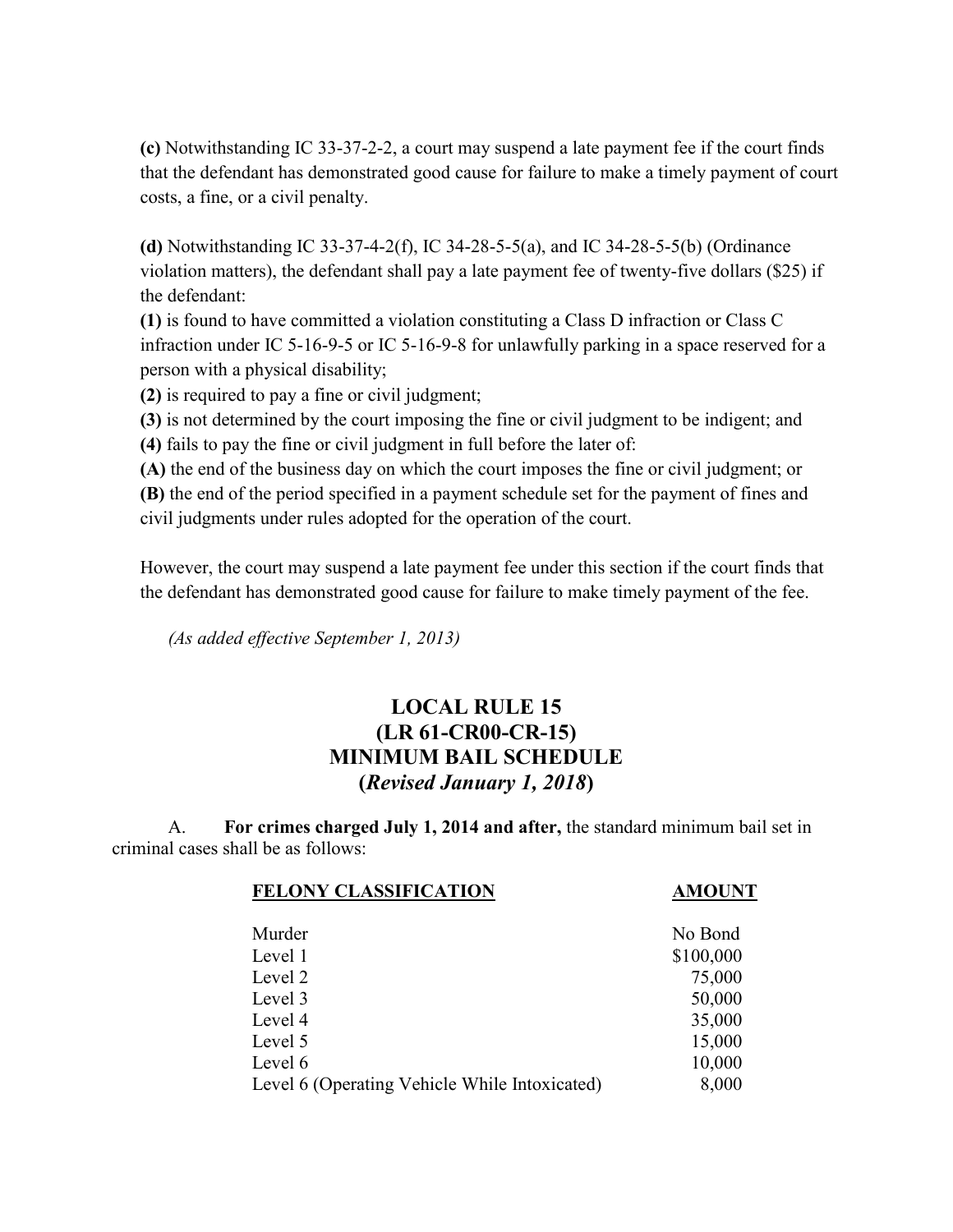| <b>MISDEMEANOR CLASSIFICATION</b>      | <b>AMOUNT</b> |
|----------------------------------------|---------------|
| A (OVWI and BAC)                       | 8,000         |
| A                                      | 5,000         |
| B                                      | 3,000         |
| $\mathcal{C}_{\mathcal{C}}$            | 3,000         |
| C (Operating with $.08\%$ or More BAC) | 8,000         |

**For crimes charged prior to July 1, 2014,** the standard minimum bail set in criminal cases shall be as follows:

| <b>FELONY CLASSIFICATION</b>                | <b>AMOUNT</b>  |
|---------------------------------------------|----------------|
| A                                           | \$100,000      |
| B                                           | 50,000         |
| $\overline{C}$                              | 15,000         |
| D                                           | 10,000         |
| D (Operating Vehicle While Intoxicated)     | 7,000          |
|                                             |                |
| <b>MISDEMEANOR CLASSIFICATION</b>           | <b>AMOUNT</b>  |
| (OVWI and BAC)<br>A                         | \$<br>7,000    |
| A                                           | 5,000          |
| B                                           | 3,000          |
| C<br>C (Operating with $.08\%$ or More BAC) | 3,000<br>7,000 |

B. Violent Offenses. Any person charged with a violent offense against another person, including all forms of battery and invasion of privacy, or an attempt at such a crime, should not be released till after his/her initial hearing unless otherwise ordered by the Court.

C. Probation. Persons known to be on probation at the time of their arrest should not be released till after his/her initial hearing unless otherwise ordered by the Court.

D. The Court may fix a higher or lower bail upon the showing of appropriate circumstances. All bail fixed pursuant to this schedule shall be reviewed upon motion of any party.

E. Allowance of 10%

1. Any person charged with a Class D/Level 6 Felony or a Misdemeanor who are found:

- a.) To have close ties to the community;
- b.) Not to have been previously convicted of a felony or a misdemeanor; and
- c.) Not presently on bond, parole or probation for any other offense;